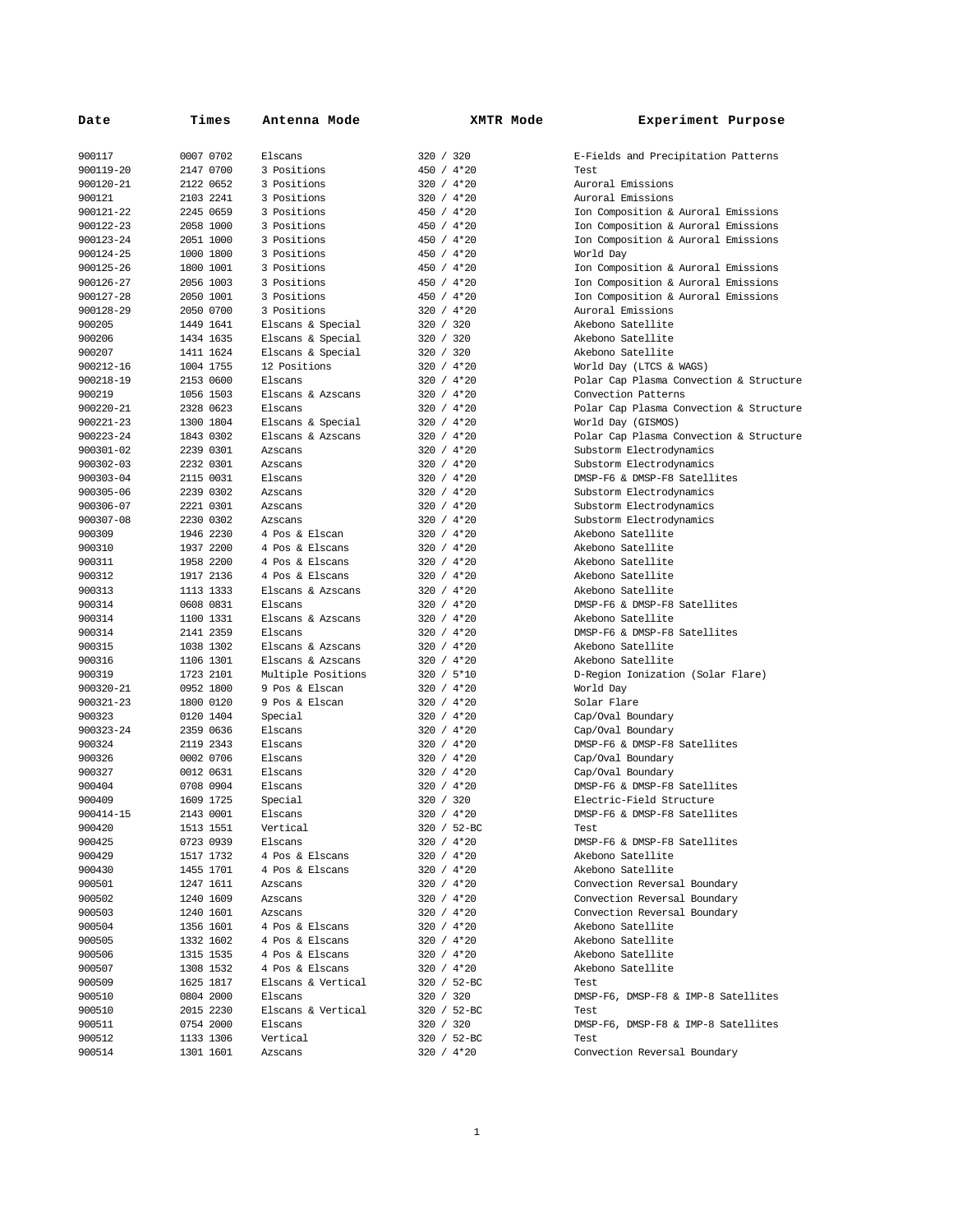| Date      | Times     | Antenna Mode       | XMTR Mode         | Experiment Purpose                  |
|-----------|-----------|--------------------|-------------------|-------------------------------------|
| 900515    | 1229 1612 | Azscans            | 320 / 4*20        | Convection Reversal Boundary        |
| 900515    | 1624 1635 | Vertical           | 320 / 52-BC       | Test                                |
| 900516    | 1238 1600 | Azscans            | 320 / 4*20        | Convection Reversal Boundary        |
| 900518    | 1127 1301 | Special            | 320 / 52-BC       | Test                                |
| 900518    | 1317 1531 | 4 Pos & Elscans    | 320 / 4*20        | Akebono Satellite                   |
| 900519    | 1557 1852 | Up B               | 320 / various     | Test                                |
| 900521-22 | 0935 1758 | 9 Pos & Elscans    | 320 / 320         | World Day                           |
| 900522    | 1801 1911 | Special            | 320 / 52-BC       | Test                                |
| 900523    | 1147 1405 | 4 Pos & Elscans    | 320 / 4*20        | Akebono Satellite                   |
| 900524    | 1115 1331 | 4 Pos & Elscans    | 320 / 4*20        | Akebono Satellite                   |
| 900529    | 1234 1600 | Azscans            | 320 / 4*20        | Convection Reversal Boundary        |
| 900530    | 1239 1601 | Azscans            | 320 / 4*20        | Convection Reversal Boundary        |
| 900531    | 1245 1600 | Azscans            | 320 / 4*20        | Convection Reversal Boundary        |
| 900612    | 0635 2301 | Multiple Positions | 320 / 4*20        | E-Region Neutral Winds              |
| 900613    | 0621 2259 | Multiple Positions | 320 / 4*20        | E-Region Neutral Winds              |
| 900614    | 1808 1902 | Vertical           | 320 / 320         | Test                                |
| 900619    | 1637 1742 | Vertical           | 52-BC / 52-BC     | Test                                |
| 900622    | 1601 1727 | Vertical           | 6*28-BC / 6*26-BC | Test                                |
| 900625    | 0940 1725 | 9 Pos & Elscan     | 320 / 4*20        | World Day (GITCAD, SUNDIAL & WAGS)  |
| 900709    | 1343 1401 | Vertical           | 60 / 60           | Test                                |
| 900713    | 1236 1712 | Vertical           | 52-BC / 52-BC     | Polar Mesospheric Summer Echoes     |
| 900714    | 1230 1703 | Special            | 28-BC / 26-BC     | Polar Mesospheric Summer Echoes     |
| 900715    | 1245 1701 | Special            | 52-BC / 52-BC     | Polar Mesospheric Summer Echoes     |
| 900716    | 1251 1700 | Vertical           | 52-BC / 52-BC     | Polar Mesospheric Summer Echoes     |
| 900717-18 | 1141 1201 | 1 Pos and Azscan   | 320 / 320         | Digisonde Calibration               |
| 900718    | 1211 1700 | Vertical           | 6*28-BC / 6*26-BC | Polar Mesospheric Summer Echoes     |
| 900719    | 1245 1500 | 2 Pos & Scans      | 320 / 320         | Digisonde Calibration               |
| 900719    | 1508 1707 | 9 Positions        | 320 / 4*20        | E-Region Irregularities             |
| 900719-20 | 1713 1104 | 3 Positions        | 320 / 320         | Digisonde Calibration               |
| 900720    | 1112 1246 | Vertical           | 6*28-BC / 6*26-BC | Polar Mesospheric Summer Echoes     |
| 900720    | 1318 1829 | 9 Positions        | 320 / 4*20        | E-Region Irregularities             |
| 900720-21 | 1834 0032 | 3 Positions        | 320 / 320         | Digisonde Calibration               |
| 900728    | 1202 1800 | 9 Positions        | 320 / 4*20        | E-Region Irregularities             |
| 900729    | 1152 1800 | 9 Positions        | $320 / 4*20$      | E-Region Irregularities             |
| 900802    | 2125 2332 | Elscans            | 320 / 4*20        | Akebono Satellite                   |
| 900803    | 2031 2304 | Elscans            | 320 / 4*20        | Akebono Satellite                   |
| 900803-04 | 2313 0228 | Vertical           | 52-BC / 52-BC     | D-Region Profiles (with LIDAR)      |
| 900805    | 0128 0400 | Vertical           | 52-BC / 52-BC     | D-Region Profiles (with LIDAR)      |
| 900809-10 | 2218 0159 | Vertical           | 52-BC / 52-BC     | D-Region Profiles (with LIDAR)      |
| 900815-16 | 1950 0235 | 3 Positions        | 320 / 4*20        | E-Region Convection (with LIDAR)    |
| 900816-17 | 1920 0225 | 3 Positions        | 320 / 4*20        | E-Region Convection (with LIDAR)    |
| 900817-18 | 1930 0006 | 3 Positions        | 320 / 6*26-BC     | E-Region Structure                  |
| 900818-19 | 1940 0001 | 3 Positions        | 320 / 6*26-BC     | E-Region Structure                  |
| 900819    | 0335 0602 | Elscans            | 320 / 4*20        | Akebono Satellite                   |
| 900819-20 | 1927 0018 | 3 Positions        | 320 / 6*26-BC     | E-Region Structure                  |
| 900820    | 0028 0314 | 1 Position         | 14-BCPP / 14-BCPP | D-Region Collisions and Winds       |
| 900820    | 0319 0530 | Elscans            | 320 / 4*20        | Akebono Satellite                   |
| 900820-21 | 1938 0047 | 3 Positions        | 320 / 4*20        | E-Region Convection (with LIDAR)    |
| 900821-22 | 1941 0117 | 3 Positions        | 320 / 4*20        | E-Region Convection (with LIDAR)    |
| 900822-23 | 1946 0004 | 3 Positions        | 320 / 6*26-BC     | E-Region Structure                  |
| 900823    | 1152 1804 | Vertical           | 14-BCPP / 14-BCPP | D-Region Collisions and Winds       |
| 900823-24 | 1914 0201 | 3 Positions        | 320 / 4*20        | E-Region Convection (with LIDAR)    |
| 900824    | 1349 1851 | 3 Positions        | 20-CCPP / 20-CCPP | Stratosphere/Troposphere Turbulence |
| 900825    | 1255 1457 | Vertical           | 14-BCPP / 14-BCPP | D-Region Collisions and Winds       |
| 900826-27 | 1924 0121 | 3 Positions        | 320 / 4*20        | E-Region Convection (with LIDAR)    |
| 900830    | 0213 0432 | Elscans            | $320 / 4*20$      | Akebono Satellite                   |
| 900831    | 0136 0403 | Elscans            | 320 / 4*20        | Akebono Satellite                   |
| 900904    | 1055 1501 | Elscans            | 320 / 4*20        | DE-1 & DMSP-F9 Satellites           |
| 900906    | 1315 1530 | Elscans            | 320 / 4*20        | DE-1 Satellite                      |
| 900908    | 1048 1501 | Elscans            | 320 / 4*20        | DE-1 & DMSP-F9 Satellites           |
| 900910    | 1302 1533 | Elscans            | 320 / 4*20        | DE-1 Satellite                      |
| 900920-21 | 0931 1802 | 9 Pos & Elscans    | 320 / 4*20        | World Day (DELITE)                  |
| 900922-23 | 2156 0030 | 11 Pos & Elscan    | 320 / 320         | DE-1 Satellite                      |
| 900923    | 0051 0858 | 9 Pos & Elscans    | 320 / 4*20        | DE-1 Satellite                      |
| 900924-25 | 2136 0352 | Elscans & Azscans  | 320 / 320         | DE-1 Satellite                      |
|           |           |                    |                   |                                     |